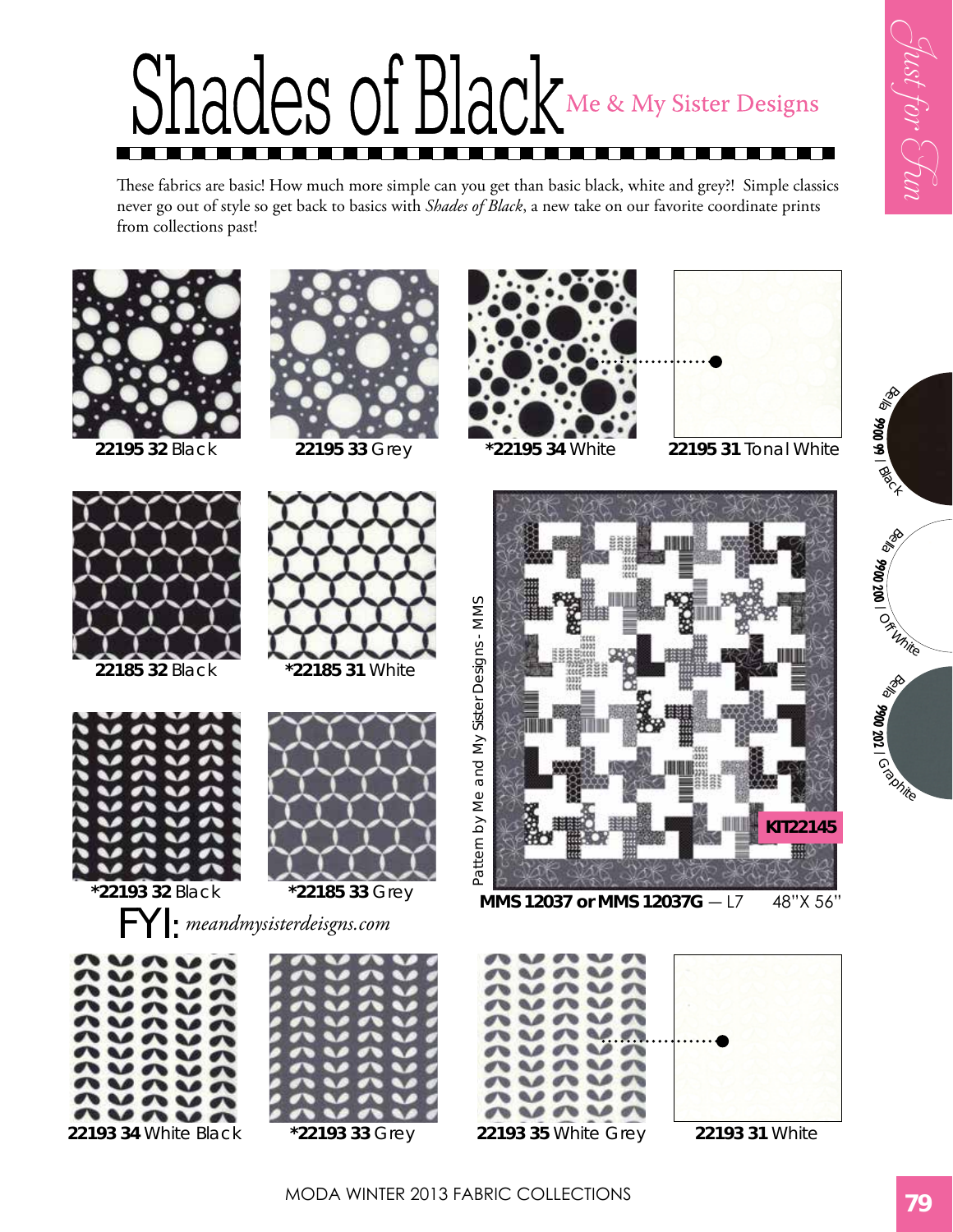

•100% Premium Cotton •32 Prints *Delivery: May, 2013*